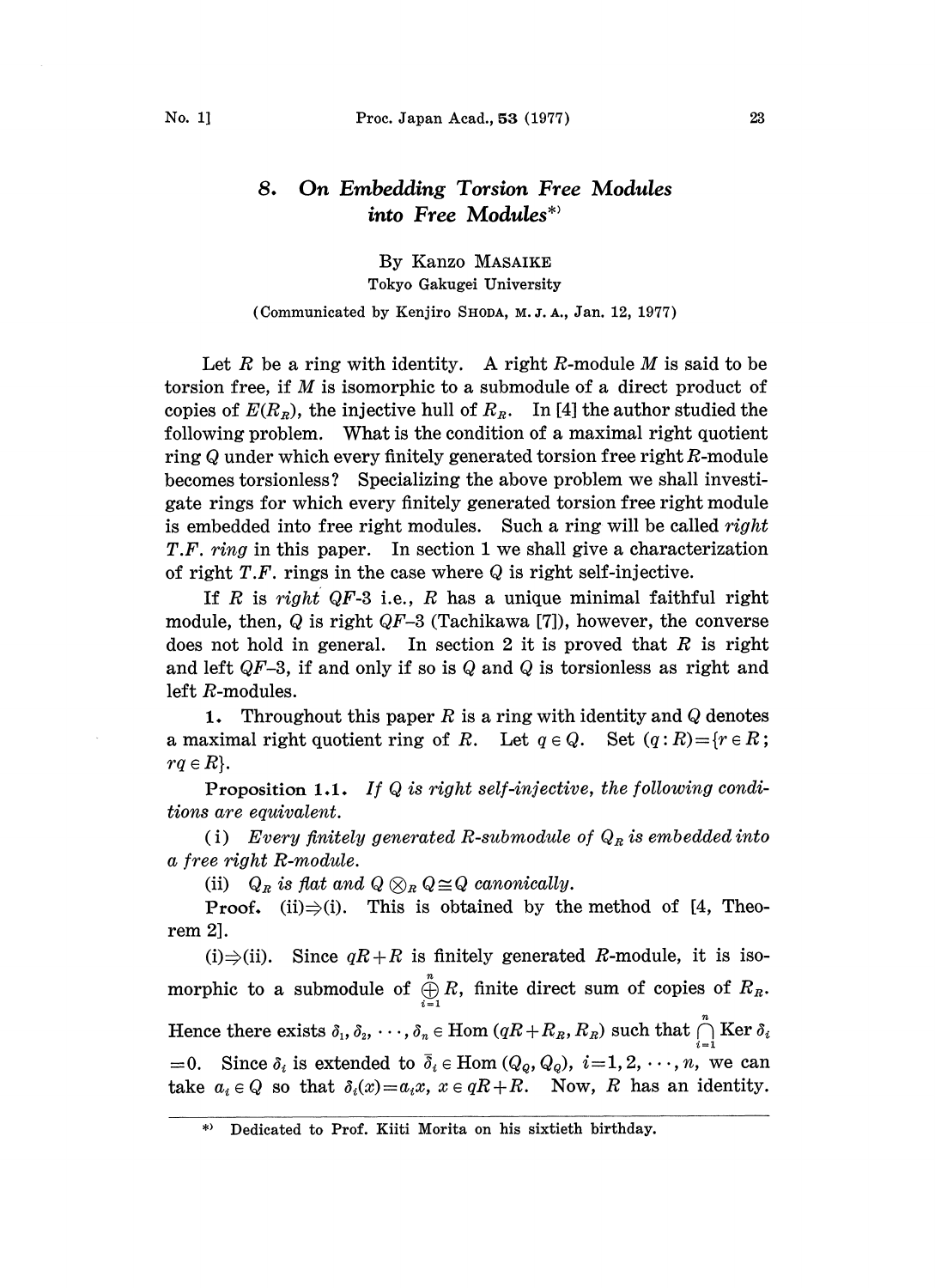## 24 K. MASAIKE [Vol. 53,

Therefore,  $a_i \in (q: R)$ . Put  $M = \{a_1, \dots, a_n\}$ . Since  $\bigcap_{i=1}^n \text{Ker } \delta_i = 0$ , M has no non-zero right annihilator in  $R$  and hence in  $Q$ . Put  $A = \sum\limits_{i=1}^n Q a_i$ . Since  $Q_{\mathcal{Q}}$  is injective, the finitely generated left ideal A of  $Q$  is an annihilator left ideal (cf. [2, p. 28 Theorem 8]). Then, A is a left annihilator left ideal (cf.  $[2, p. 28$  Theorem 8]). annihilator of the right annihilator B of A. Since  $B=0$ , we have  $A=Q$ . Thus,  $Q(q: R)=Q$ . The consequence is immediate from Morita [5].

Let  $a, b \in \bigoplus_{n=0}^n Q$  be arbitrary. If  $a=(a_1, a_2, \dots, a_n)$  and  $b=(b_1, b_2, \dots, b_n)$  $\cdots$ ,  $b_n$ ), we shall define  $a \cdot b$  by  $a_1b_1 + a_2b_2 + \cdots + a_nb_n \in Q$ . Then, for  $f\in \mathrm{Hom}\left(\bigoplus_{i=1}^n Q_{Q},Q_{Q}\right) \text{ there exists } a\in \bigoplus_{i=1}^n Q \text{ such that } f(x)\!=\!a\!\cdot\! x,\, x\in \bigoplus_{i=1}^n Q.$ 

Theorem 1.2. If  $Q$  is right self-injective, the following conditions are equivalent.

 $(i)$  R is a right T.F. ring.

(ii)  $Q_R$  is flat,  $Q \otimes_R Q \cong Q$  canonically and Q is a right T.F. ring.

(ii)  $Q_R$  is flat,  $Q \otimes_R Q$ <br>(iii)  $Q_R$  is flat,  $Q \otimes_R Q$  $\cong$ Q canonically and every annihilator left<br>e ring of  $n \times n$  matrix over Q, is finitely ideal of  $M_n(Q)$ , the complete ring of  $n \times n$  matrix over Q, is finitely generated for every  $n > 0$ .

**Proof.** (i) $\ominus$ (ii). This is obtained by Proposition 1.1 and the proof of [4, Theorem 1].

(ii) $\Rightarrow$ (iii). Let A be an annihilator left ideal of  $M_n(Q)$ . Set B  $\{(q_1, q_2, \dots, q_n) \in \bigoplus_{i=1}^n Q$ ;  $(q_1, q_2, \dots, q_n)$  appears in a row of the matrix<br>iich belongs to  $A$  and  $C = \{c \in \bigoplus_{i=1}^n Q : b \cdot c = 0 \text{ for all } b \in B\}$ . Define which belongs to  $A\}$  and  $C = \{c \in \bigoplus_{i=1}^{n} Q$ ;  $b \cdot c = 0$  for all  $b \in B\}$ . Define  $\overline{b}: \bigoplus_{i=1}^{n} Q_{Q} \to Q_{Q}$  by  $\overline{b}(x)=b \cdot x$ ,  $b \in B$ ,  $x \in \bigoplus_{i=1}^{n} Q$ . Then,  $\left(\bigoplus_{i=1}^{h} Q\right)/C$  is embedded into  $\prod Q^{(b)}$ , where  $Q^{(b)}$  denotes copies of  $Q_{q}$ . Since  $Q$  is right *T.F.*, there exists  $f_i \in \text{Hom}(\bigoplus Q_q, Q_q)$ ,  $i=1, 2, \dots, t$ , such that  $\int_{i=1}^{t} \text{Ker } f_i = C.$  Then, there exists  $b_1, b_2, \dots, b_t \in B$  such that  $C = \Big\{c \Big\}$  $\in \bigoplus_{i=1}^{n} Q$ ;  $b_i \cdot c = 0$ , for all  $i$ . Hence the right annihilator of A in  $M_n(Q)$  $\bigoplus_{i=1}^{n} Q$ ;  $b_i \cdot c = 0$ , for all  $i$ . Hence the right annihilator of A in  $M_n(Q)$ <br>the right annihilator of  $\{B_1, B_2, \dots, B_t\}$  (where  $B_i$  is the element of<br> $I_n(Q)$  such that the first row of the matrix  $B_i$  is  $b_i$  and is the right annihilator of  $\{B_1, B_2, \dots, B_t\}$  where  $B_i$  is the element of  $M_n(Q)$  such that the first row of the matrix  $B_i$  is  $b_i$  and the other rows are zero element of  $\bigoplus\limits_{i=1}^{\infty}Q\Big)$  and is also a right annihilator of  $\sum\limits_{i=1}^{\infty}M_{n}(Q)B_{i}.$ Since  $M_n(Q)$  is right self-injective,  $\sum_{i=1}^{t} M_n(Q)B_i$  is an annihilator left ideal. It follows that  $A = \sum_{i=1}^{t} M_n(Q)B_i$ .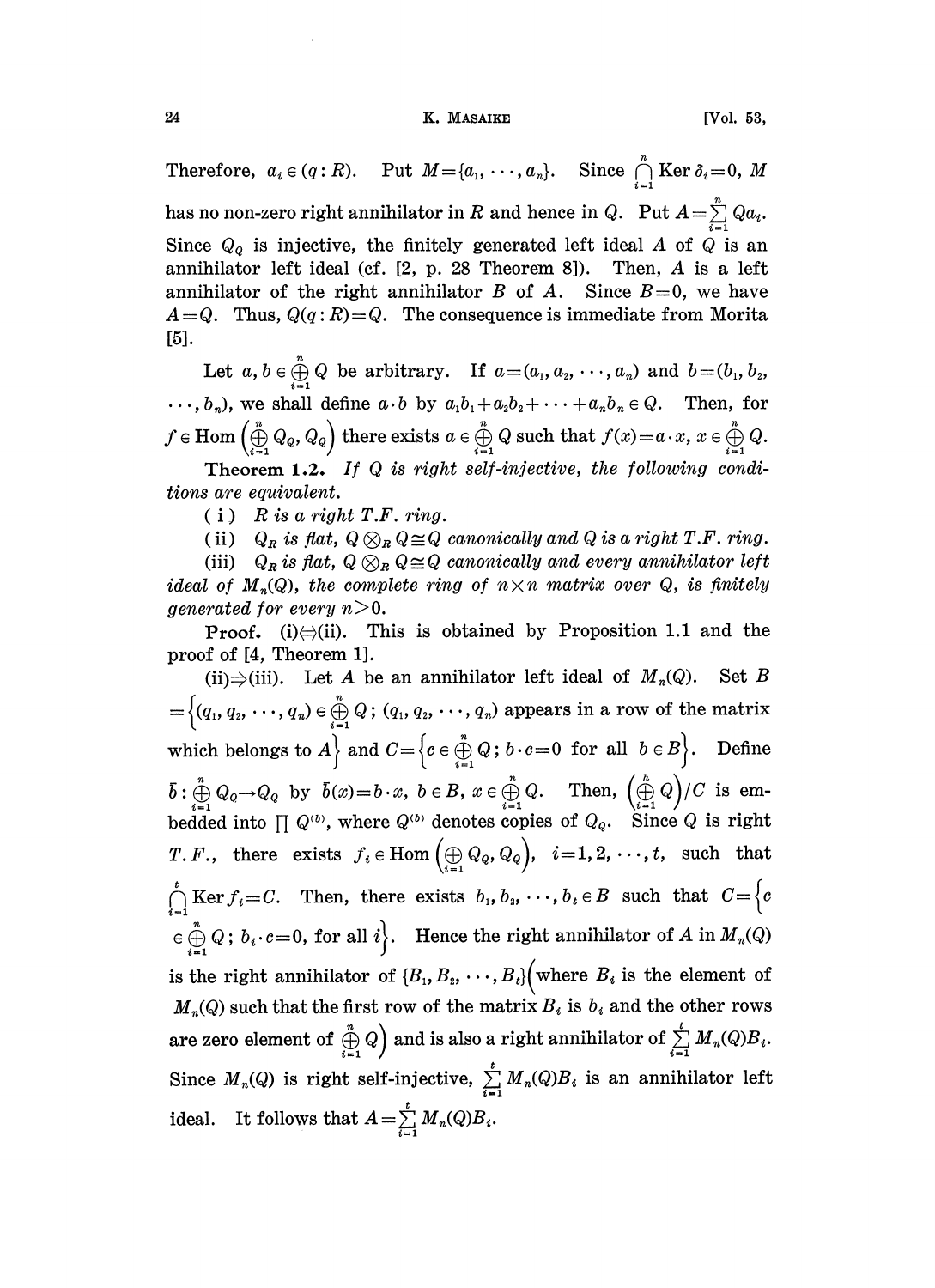No. 1] Embedding Torsion Free Modules into Free Modules 25

 $\frac{w}{2}$ (iii) $\Rightarrow$ (ii). Let  $(\bigoplus_{i=1}^{\infty} Q)/C$  be a finitely generated torsion free right<br>odule where *C* is a submodule of  $\bigoplus_{i=1}^{n} Q$ . Let  $C^* = {R \in M \choose C}$ ; eveny  $Q\text{-module, where }C\text{ is a submodule of }\bigoplus\limits_{i=1}^n Q.\ \ \ \text{Let }C^*{=}\{\beta\in M_n(Q)\text{; every }% \text{ and }C^*\text{ is a simple }Q\}.$ row of the transposed matrix ' $\beta$  belongs to C}. Since  $\left(\bigoplus_{i=1}^{n} Q\right)$  C is torsionless,  $C^*$  is an annihilator right ideal of  $M_n(Q)$  and hence a right annihilator of a finite subset of  $M_n(Q)$ . Therefore, there exists  $f_i: \bigoplus\limits_{i=1}^n Q_{Q} {\rightarrow} Q_{Q}, \hspace{.2cm} i\!=\!1,2,\,\cdot\cdot\cdot,h, \hspace{.2cm} \text{such \hspace{.2cm} that \hspace{.2cm} \bigcap\limits_{i=1}^n \text{Ker}\, f_i\!=\!C \hspace{.2cm} \text{and} \hspace{.2cm} \text{hence}$  $\left(\bigoplus_{i=1}^{n} Q\right) / C$  is contained in a free Q-module.

Remark. If R is right non-singular, Q and hence  $M_n(Q)$  are regular self-injective. Then, every annihilator right ideal of  $M_n(Q)$  is generated by an idempotent element and so is every annihilator left ideal. Therefore, the result of K.R. Goodearl [3, Theorem 7] is obtained from our Theorem 1.2, too.

2. In [1] it is proved that  $R$  is right  $QF-3$  if and only if there exists non-isomorphic simple right ideals  $S_1, S_2, \,\cdots, S_n$  such that  $\bigoplus\limits_{i=1}^n E(S_i)$ is a faithful projective right ideal of R.

Proposition 2.1. The following conditions are equivalent.

(i) R is right QF-3.

(ii)  $Q$  is right  $QF-3$ ,  $Q$  is torsionless as a right R-module and  $Soc(Q<sub>Q</sub>)$  is an essential extension of  $Soc(R<sub>R</sub>)$  as a right R-module, where Soc  $(R<sub>R</sub>)$  is a right socle of R.

Proof. Assume  $R$  is right  $QF-3$ . It is easily checked that  $(Soc(R<sub>R</sub>))Q \subset Soc(Q<sub>o</sub>)$ . Let K be a simple right ideal of Q. Let eQ be the unique minimal faithful right Q-module such that  $e = e_1 + e_2 +$  $\cdots + e_n$ , where  $e_i$ 's are orthogonal primitive idempotent elements of Q and  $e_i Q \cong e_j Q$  if and only if  $i=j$ . Since  $e_i$  is faithful, K is isomorphic to a submodule of a suitable  $e_iQ$ . Then,  $e_iQ=e_iR$  implies that K contains a simple right ideal of R and hence  $Soc(Q<sub>o</sub>)$  is an essential extension of Soc  $(R<sub>R</sub>)$ . Thus, (ii) holds immediately.

Conversely, assume (ii). Let  $eQ=e_1Q \oplus e_2Q \oplus \cdots \oplus e_nQ$  be the same as previous. Since  $Soc(e_iQ_o) \cap Soc(R_n) \neq 0$ ,  $Soc(e_iQ_n)$  is a simple right ideal of R for all i. On the other hand, since  $e_iQ$  is torsionless R-module,  $e_iQ$  is isomorphic to a right ideal  $I_i$  of R which contains a simple right ideal. Now,  $i \neq j$  implies  $I_i$  and  $I_j$  are non-

isomorphic, then  $\sum_{k=1}^{\infty} I_k = \bigoplus_{k=1}^{\infty} I_k$  in R and R is right QF-3.

In the following right and left QF-3 rings are called QF-3. Theorem 2.2. The following conditions are equivalent.  $(i)$  R is QF-3.